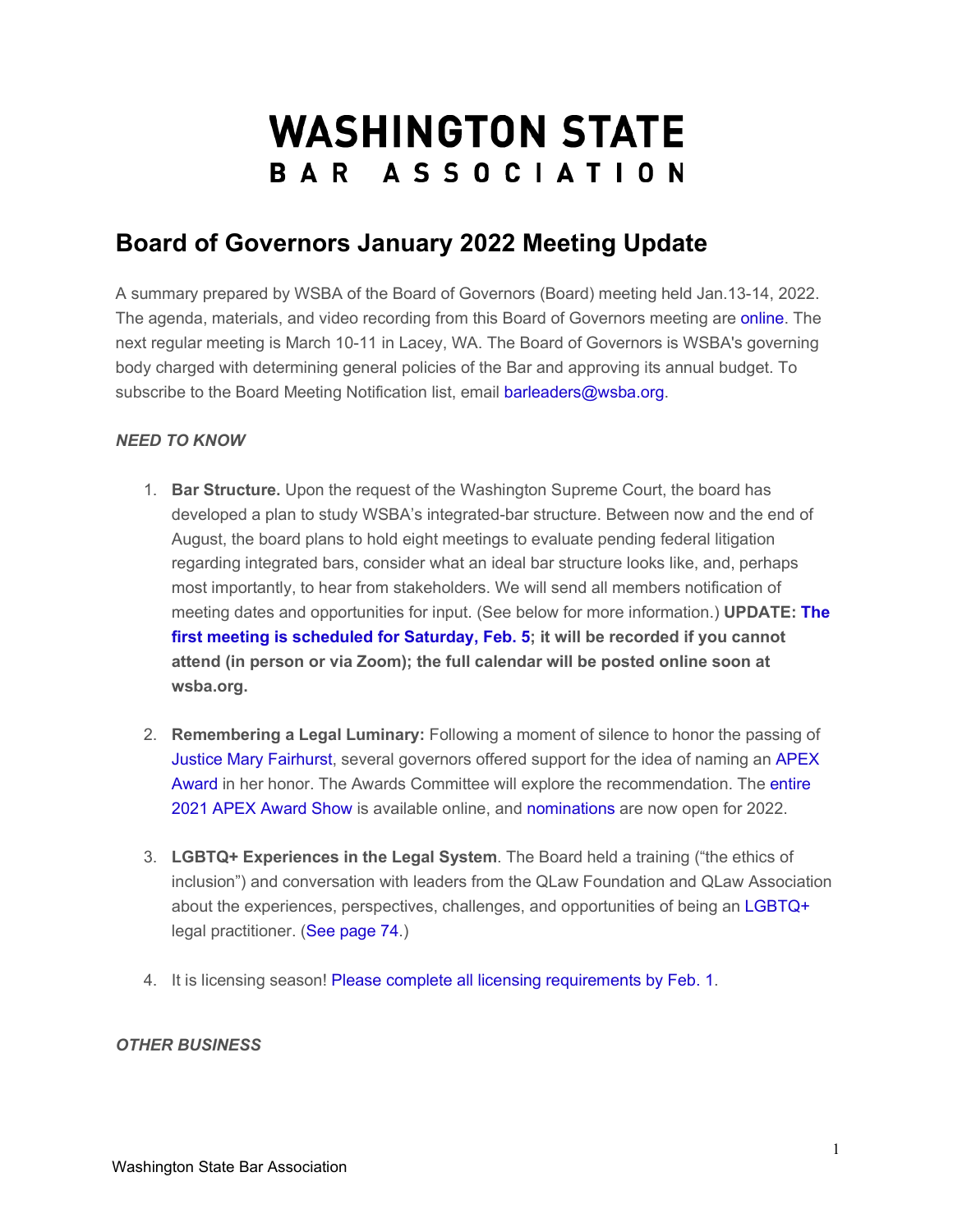**Bar Structure**. In December, the Chief Justice of the Washington Supreme Court set forth three questions for the WSBA Board of Governors to answer in the coming months:

- 1 Are there changes in federal law that require the WSBA to change its structure as an integrated bar?
- 2 Even if a structural change is not legally required now, do we have a contingency plan to respond if we are forced to change in the near future?
- 3 Regardless of federal law, what is the ideal structure for the state bar?
- 4 In response, the board is firming up details about the process: There will be eight full-day meetings focused on gathering information, hearing from experts, and listening to members and other stakeholders. The meeting framework was approved, but dates are yet to be set; when they are, the WSBA will post them online and send notification to all members. (See [page 3.](https://gcc02.safelinks.protection.outlook.com/?url=http%3A%2F%2Fwsba.informz.net%2Fz%2FcjUucD9taT0zNTM4MTY1JnA9MSZ1PTM3ODI5MjMyMiZsaT0zMzQxNTk5Mw%2Findex.html&data=04%7C01%7Cnoelb%40wsba.org%7Ca286dfb12cfe49257a2008d9e07c8b7b%7C70ff1cc281ea46819fc9079ce419e302%7C0%7C0%7C637787647794690706%7CUnknown%7CTWFpbGZsb3d8eyJWIjoiMC4wLjAwMDAiLCJQIjoiV2luMzIiLCJBTiI6Ik1haWwiLCJXVCI6Mn0%3D%7C3000&sdata=Xu%2Bxc725rszeiRZk%2BlttFI3ny0IgNjwtXANUSxwy1sk%3D&reserved=0))

**RPC Amendment to Create a Financial Assistance Exception**. The board approved a request from the Committee on Professional Ethics to submit an amendment to Rule of Professional Conduct (RPC) 1.8(e) to the Washington Supreme Court for consideration. Based on the ABA Model Rules of Professional Conduct, the amendment would permit lawyers to pay court costs and expenses of litigation on behalf of indigent clients, and to provide modest gifts for living expenses to indigent clients in limited circumstances. [\(See page 94.](https://gcc02.safelinks.protection.outlook.com/?url=http%3A%2F%2Fwsba.informz.net%2Fz%2FcjUucD9taT0zNTM4MTY1JnA9MSZ1PTM3ODI5MjMyMiZsaT0zMzQxNTk5NQ%2Findex.html&data=04%7C01%7Cnoelb%40wsba.org%7Ca286dfb12cfe49257a2008d9e07c8b7b%7C70ff1cc281ea46819fc9079ce419e302%7C0%7C0%7C637787647794690706%7CUnknown%7CTWFpbGZsb3d8eyJWIjoiMC4wLjAwMDAiLCJQIjoiV2luMzIiLCJBTiI6Ik1haWwiLCJXVCI6Mn0%3D%7C3000&sdata=fDVExFwbSMvbuTFHDOeRggkhq%2Bufk6xo7V00KDlMzAY%3D&reserved=0))

**Statement on Public Defense Workloads**. The board supported the Council on Public Defense's statement, to be used as a tool to assist public defenders and administrators in bringing concerns to their funders about workloads exceeding capacity due to the pandemic. The statement is based on a [recent survey of private and public defense counsel a](https://gcc02.safelinks.protection.outlook.com/?url=http%3A%2F%2Fwsba.informz.net%2Fz%2FcjUucD9taT0zNTM4MTY1JnA9MSZ1PTM3ODI5MjMyMiZsaT0zMzQxNTk5Ng%2Findex.html&data=04%7C01%7Cnoelb%40wsba.org%7Ca286dfb12cfe49257a2008d9e07c8b7b%7C70ff1cc281ea46819fc9079ce419e302%7C0%7C0%7C637787647794690706%7CUnknown%7CTWFpbGZsb3d8eyJWIjoiMC4wLjAwMDAiLCJQIjoiV2luMzIiLCJBTiI6Ik1haWwiLCJXVCI6Mn0%3D%7C3000&sdata=xJqOZY20X5vsw6mIV1pduYWOPXrJgk8DajZ9GzR16q0%3D&reserved=0)nd states: "Public defenders struggle to represent their clients because of a combination of a surge of newly filed cases, unresolved cases open for longer than average, backlogs of trials, and a push to re-open jury trials has resulted in overwhelming public defenders. Many lawyers have felony caseloads of over 100 open felonies." [\(See page 82.](https://gcc02.safelinks.protection.outlook.com/?url=http%3A%2F%2Fwsba.informz.net%2Fz%2FcjUucD9taT0zNTM4MTY1JnA9MSZ1PTM3ODI5MjMyMiZsaT0zMzQxNTk5Nw%2Findex.html&data=04%7C01%7Cnoelb%40wsba.org%7Ca286dfb12cfe49257a2008d9e07c8b7b%7C70ff1cc281ea46819fc9079ce419e302%7C0%7C0%7C637787647794690706%7CUnknown%7CTWFpbGZsb3d8eyJWIjoiMC4wLjAwMDAiLCJQIjoiV2luMzIiLCJBTiI6Ik1haWwiLCJXVCI6Mn0%3D%7C3000&sdata=N3sx0iwNQxS%2FMCHe2BqGKC4J8NuysTHseYnupr%2BbPlg%3D&reserved=0))

**2022 Legislative Priorities and WSBA-sponsored Bills**. The 2022 session of the Washington State Legislature convened January 10 and runs through March 10. The Board Legislative Committee will meet at least weekly throughout the session; its priorities are supporting two barrequest bills (two bills put forth by the Business Law Section); monitoring and taking appropriate action on legislative proposals related to the practice of law and administration of justice; and supporting legislative proposals approved by the Board under [GR 12](https://gcc02.safelinks.protection.outlook.com/?url=http%3A%2F%2Fwsba.informz.net%2Fz%2FcjUucD9taT0zNTM4MTY1JnA9MSZ1PTM3ODI5MjMyMiZsaT0zMzQxNTk5OA%2Findex.html&data=04%7C01%7Cnoelb%40wsba.org%7Ca286dfb12cfe49257a2008d9e07c8b7b%7C70ff1cc281ea46819fc9079ce419e302%7C0%7C0%7C637787647794690706%7CUnknown%7CTWFpbGZsb3d8eyJWIjoiMC4wLjAwMDAiLCJQIjoiV2luMzIiLCJBTiI6Ik1haWwiLCJXVCI6Mn0%3D%7C3000&sdata=epqQgid6KdiR44ZYDIENVvkFl1Wn3gyiEU3o0ywF5ms%3D&reserved=0) constraints.

The Board also:

• Approved changes to WSBA admissions policies to change the deadline for applicants to request an accommodation prior to the bar exam; to clarify how the admissions policies